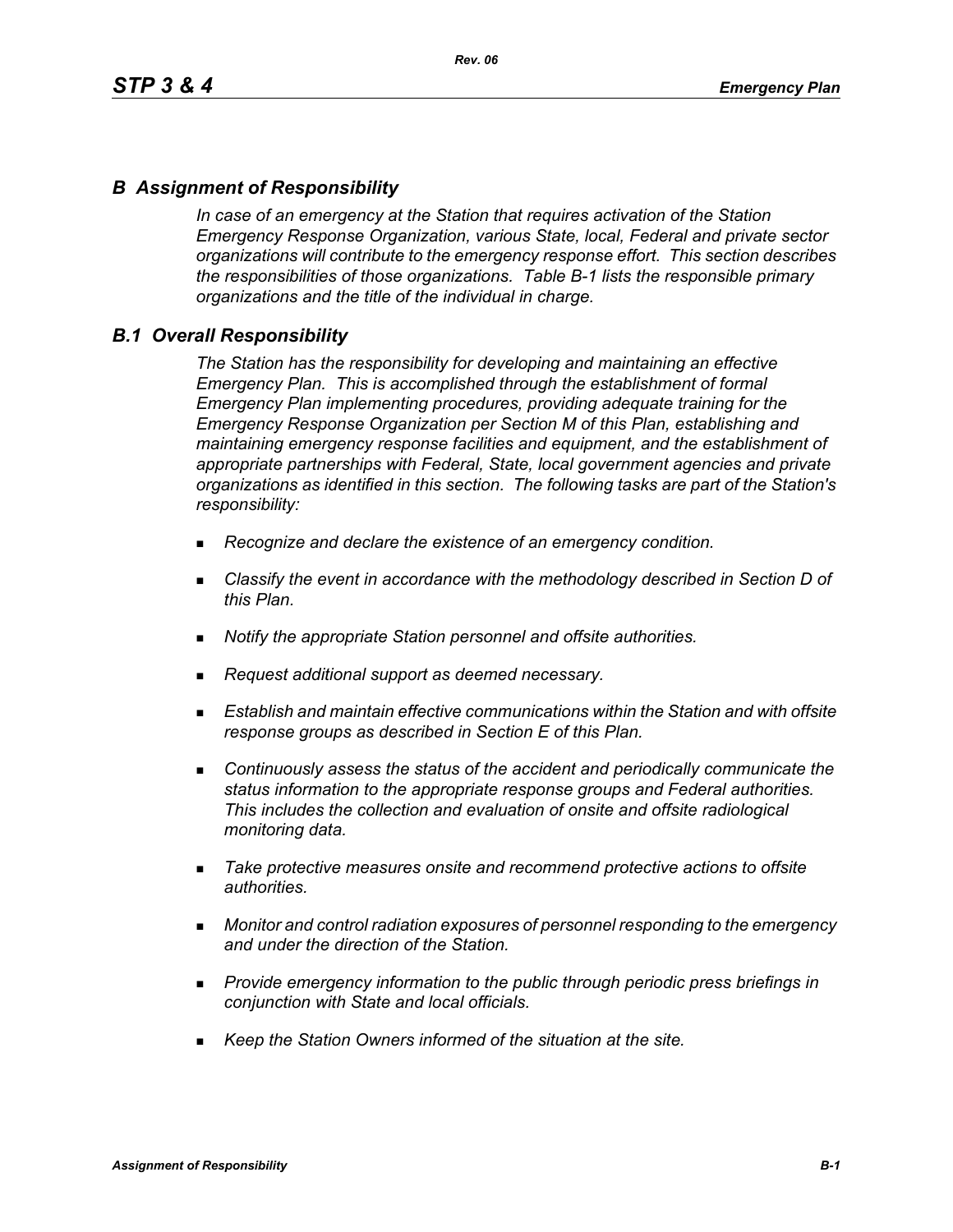# *B.2 State of Texas Responsibility*

*State of Texas has developed a Radiological Emergency Management Plan as an integral part of the State of Texas Emergency Management Plan. The State of Texas Emergency Management Plan outlines the State organization for emergency activities. The Governor's Division of Emergency Management (DEM) is tasked with administering a program of Comprehensive Emergency Management. Designed to reduce the vulnerability of the citizens and communities of this State to damage, injury, and to loss of life and property by providing a system for the mitigation of, preparedness for, response to and recovery from natural or man-made disasters including fixed nuclear facilities. Established in the Office of the Governor by the Texas Disaster Act of 1975 (Government Code, Chapter 418) and direction of the Director of the Texas Office of Homeland Security (OHS). Office of Homeland Security Director appoints the State Coordinator to manage State Governor's Division of Emergency Management on a daily basis, and the Coordinator reports to the Director of the Office of Homeland Security. The Texas Disaster Act of 1975, as amended, authorizes the creation of local organizations for emergency management, provides the Governor and executive heads of governing bodies of the State certain emergency powers, and provides the rendering of mutual aid among the political subdivisions of the State, with other states, and with the Federal Government. The Chairperson of the Texas Emergency Management Council is responsible for establishing an emergency organization capable of operation over a protracted period. The duties and responsibilities of the principal and support agencies of the State of Texas are summarized below. A detailed discussion of the State's response is contained in the Texas Emergency Management Plan.*

### *B.2.1 Department of State Health Services (DSHS)*

*The Department of State Health Services, is the Lead State agency responsible for responding to all peacetime radiological emergencies throughout Texas. Under the procedure established by the Texas Emergency Management Plan and as reaffirmed in a Letter of Agreement, the Department of State Health Services responds to all types of radiological emergencies throughout the State. The Governor's Division of Emergency Management, upon notification by the Station of a Site Area Emergency or General Emergency, will notify key member agencies of the Emergency Management Council. The State Operations Center (SOC) is operational 24 hours a day, seven days a week. During radiological emergencies, the Department of State Health Services will be the Lead State agency for the assessment of radiological impact and damage to the environment. Once notified of a Site Area Emergency or General Emergency (or an Alert or Unusual Event which is likely to involve an offsite release), the Department of State Health Services will establish a communication link (telephone) from their office in Austin, Texas with Station dose assessment personnel. The Department of State Health Services estimates that it will take about one hour to activate their office after notification. The Department of State Health Services is able to make dose projections in their Austin, Texas office from data provided by the Station. If the situation warrants, the Department of State Health Services will dispatch Radiological Emergency Response Teams to the Station. The Department of State Health Services has estimated the onsite response time to emergencies at the Station*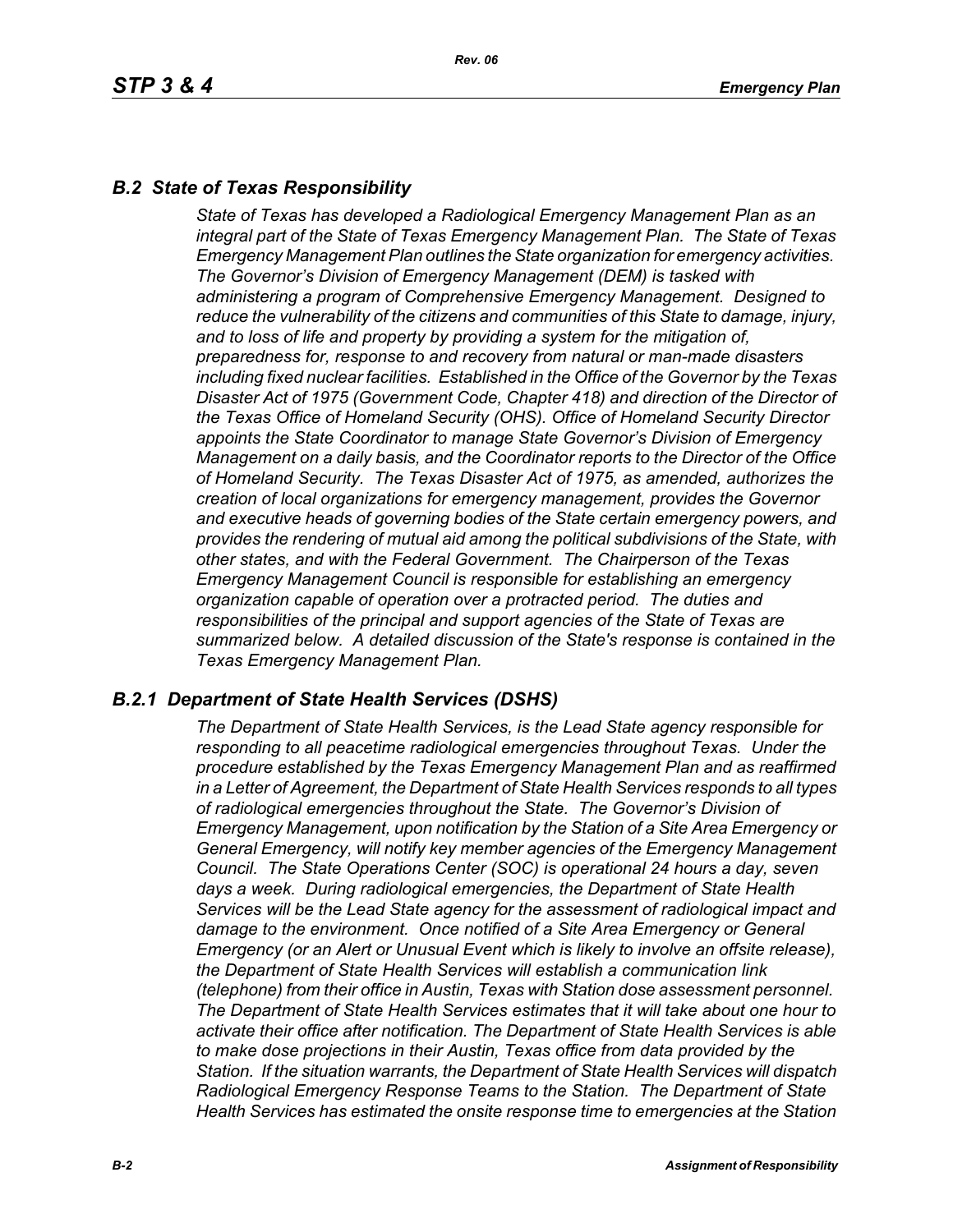*to be approximately 4 hours, and the full Emergency Response Team response time to field locations around the Station to be approximately 8 hours.*

### *B.2.2 Governor's Division of Emergency Management*

*The Governor's Division of Emergency Management has broad legal authority, in case of a radiological emergency, to take actions deemed necessary to protect the health and safety of Texas citizens. This authority includes, but is not limited to, control of public and private transportation corridors, and utilization of all public facilities in support of efforts to protect life and property. The Governor's Division of Emergency Management manages the State Operations Center (SOC), which is located at the Department of Public Safety Headquarters in Austin, Texas. The Department of Public Safety Sub District Office (Pierce, Texas), located approximately 45 miles from the Station, is the headquarters of the Disaster District serving the area around the Station.*

*The Texas Department of Public Safety provides the State with law enforcement services in emergency conditions. This includes but is not limited to disaster reconnaissance, emergency traffic control, and execution of evacuation control. These activities are conducted in support of local government, in accordance with the State of Texas basic Emergency Management Plan, and Annex E, Evacuation, and Annex G, Law Enforcement. The Department of Public Safety Commanding Officer in Sub-District 2C Pierce, Texas serves as Chairperson of the Disaster District Committee. The Department of Public Safety provides statewide communications service for direction of disaster operations. Requests for assistance from the County Emergency Operations Center are forwarded to the Disaster District Sub 2C in Pierce. Requests that exceed the District's ability to respond will be forwarded to the State Operations Center (SOC) in Austin.* 

*Response time for Department of Public Safety personnel from the Disaster District Office in Pierce to the Station is approximately 2 hours.*

### *B.3 Matagorda County Responsibility*

*Matagorda County, Texas, has developed an Emergency Management Plan to provide for emergency operations within Matagorda County, Texas, including Bay City, Palacios, and the unincorporated towns within the County proper. The Matagorda County and city governments are responsible to their respective citizens to do everything possible to save lives, minimize damage, alleviate suffering and to help restore and rehabilitate property and society in the event of a natural disaster, manmade incident, or national emergency, including nuclear attack or threat thereof. Existing forms of local government are utilized in the formulation and implementation of this Plan. The organization and operational concepts set forth in this Plan are promulgated under the Texas Disaster Act of 1975, as amended, the Matagorda County Commissioner Court order of 1983 (reissued 1994), and other laws and ordinances detailed in the Matagorda County Emergency Management Plan. The Matagorda County Emergency Management Plan is a stand-alone document that supports the State of Texas Emergency Management Plan and the Station Emergency Plan. Under the Matagorda County Emergency Management Plan, the County Judge, the Commissioners and Mayors, as chief elected officials are responsible for all*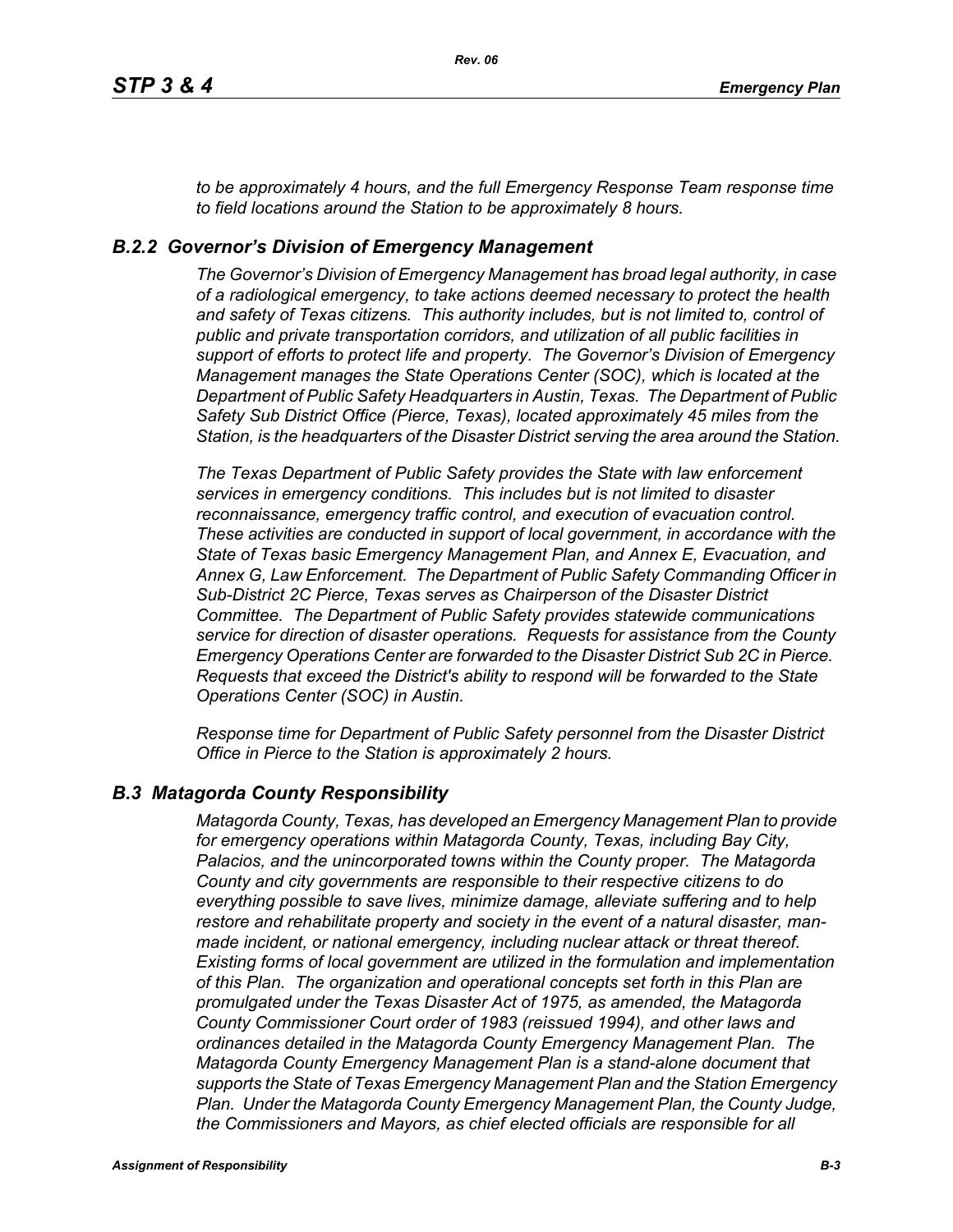*emergency measures within their respective jurisdictions, including recommending shelter and or evacuation of members of the public.* 

*Existing agencies of government in Matagorda County, Bay City, and Palacios will perform emergency activities related to those performed in normal operations. The basic functions of County/City officials are to coordinate activities for efficiency and effectiveness and to assure that any skills not normally available in existing County/City governments are obtained from other resources. The County is the lead governmental entity in an emergency. Should the need arise for State assistance, the County Emergency Management Director has the authority to request assistance from State Disaster District Sub 2C in Pierce, Texas. This responsibility is assigned to the County Emergency Management Director and is not a delegable authority. The Emergency Management Coordinator is appointed by the County Judge. The primary responsibility of the Emergency Management Coordinator is to coordinate emergency response within the county and serve as communications liaison with the Governor's Division of Emergency Management and the Disaster District Committee for day-today operations and through the Disaster District during emergencies. A detailed assignment of emergency response actions and responsibilities are defined in the Matagorda County Emergency Management Plan. Figure B-1 indicates the interface of State of Texas and local and civil authorities' Emergency Management Organizations.*

### *B.4 Other Local, State, and Federal Agencies*

*Additional local, State, and Federal agencies and departments and their responsibilities that provide outside support to the Station in the event of a declared emergency are:*

### *B.4.1 Bay City Police Department*

*The Bay City Police Department, by Letter of Agreement, will provide law enforcement support to the Station to assist in traffic control, personnel evacuation, or other response requiring law enforcement as needed during an emergency or drill/exercise situation. The Bay City Police Department will be under the control and coordination of the Matagorda County Sheriff's Office. Bay City Police Department and the Matagorda County Sheriff's Office personnel are headquartered approximately 17 road miles northeast of the Station and can respond to the Station in approximately one hour. This service is available 24 hours per day.*

### *B.4.2 City of Palacios Police Department*

*The City of Palacios Police Department, by Letter of Agreement, will provide law enforcement support to the Station to assist in traffic control, personnel evacuation, or other response requiring law enforcement as needed during an emergency or drill/exercise situation. The City of Palacios Police Department will be under the direction and control of the Matagorda County Sheriff's Office. The City of Palacios Police Department is headquartered approximately 18 road miles southwest of the Station and can respond to the Station in approximately thirty minutes. This service is available 24 hours per day.*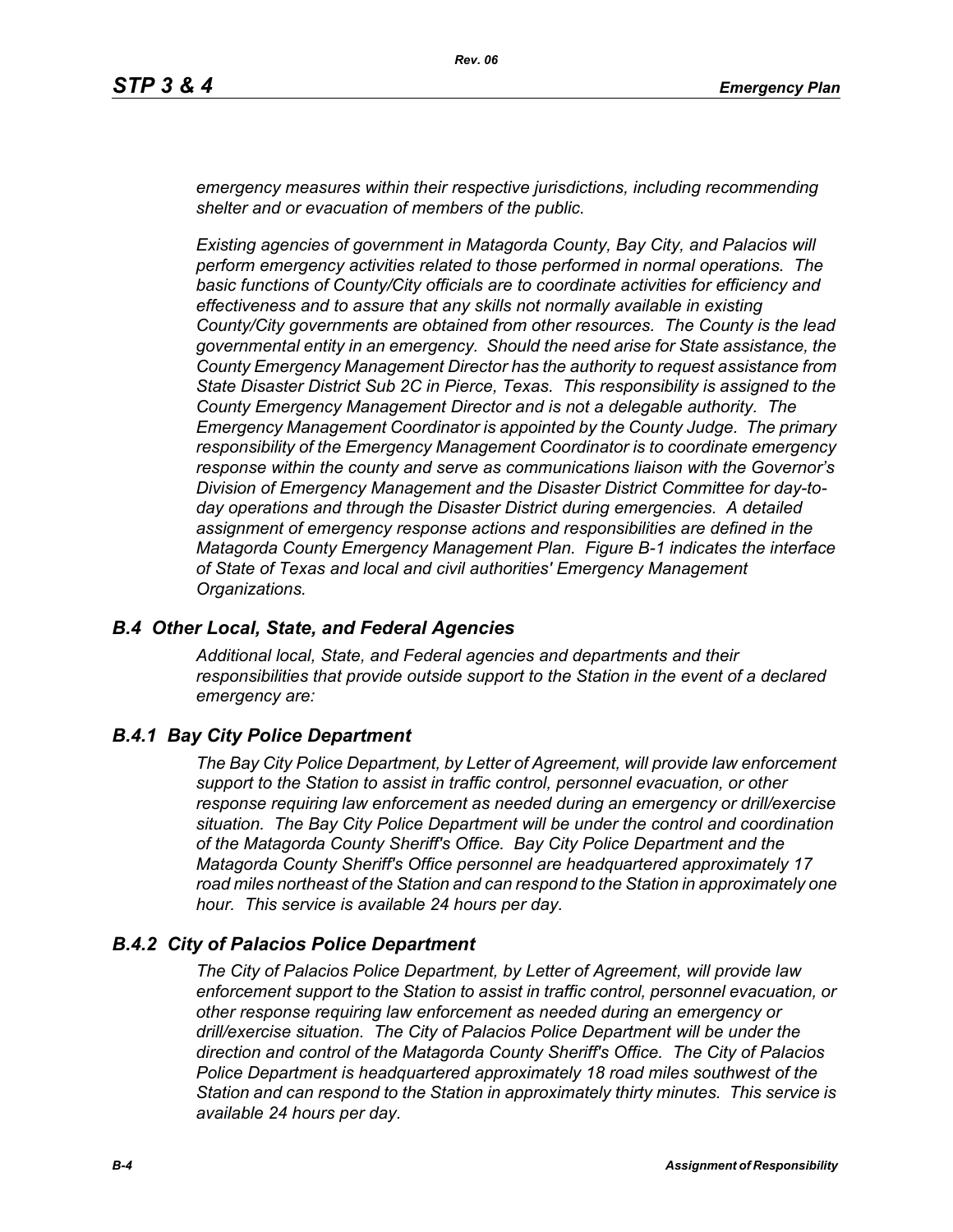# *B.4.3 City of Palacios Volunteer Fire Department*

*The City of Palacios Volunteer Fire Department, by Letter of Agreement, will provide fire-fighting support, and rescue services to the Station in case of an emergency or drill/exercise situation at the Station. The City of Palacios Volunteer Fire Department is located approximately 18 road miles from the Station and has a response time of thirty minutes when responding to requests for assistance from the Station. This service is available 24 hours per day.*

### *B.4.4 The Bay City Volunteer Fire Department*

*The Bay City Volunteer Fire Department, by Letter of Agreement, will provide fire fighting support services to the Station in case of an emergency or drill/exercise situation at the Station. The Bay City Volunteer Fire Department is located approximately 17 road miles from the Station and can respond to emergencies at the Station in approximately one-hour. This service is available 24 hours per day.*

### *B.4.5 The Matagorda County Hospital District*

*The Matagorda County Hospital District, by Letter of Agreement, will provide medical care for both conventional and radiological injuries that occur in emergency or drill/exercise situations at the Station. The Matagorda County Hospital District provides services via two hospitals in the district, Matagorda General Hospital, located approximately 21 road miles from the Station in Bay City, and Palacios Community Medical Center located approximately 16 road miles from the Station in Palacios. The Matagorda General Hospital maintains a fully staffed Emergency Room that is equipped with a decontamination facility within the emergency room area to handle emergencies arising at the Station. Matagorda General Hospital in Bay City shall serve as the primary response organization with secondary support provided by Palacios Community Medical Center. These services and facilities are available 24 hours per day.*

### *B.4.6 Emergency Alert System Stations*

- *Emergency Alert System Station KMKS FM, 102.5 Radio, by Letter of Agreement, shall serve as the primary Matagorda County Emergency Alert System Station serving the Station by having the capability of providing 24 hour per day Emergency Alert Service, including activation of the alert radios.*
- *Emergency Alert System Station KZRC FM, 92.5 Radio, by Letter of Agreement shall serve as the alternate Matagorda County Emergency Alert System Station.*

### *B.4.7 Matagorda County Sheriff's Office*

*The Matagorda County Sheriff's Office by letter of agreement will assist the Station in responding to an emergency. The Emergency Management Plan for Matagorda County identifies the responsibilities for the Sheriff's Office as law enforcement, evacuation/traffic control, communications, warning/notifications and maintenance of the Matagorda County Emergency Operations Center. The Matagorda County Sheriff's Office will respond to requests to provide assistance during emergency or drill/exercise situations that develop at the Station. The Matagorda County Sheriff's*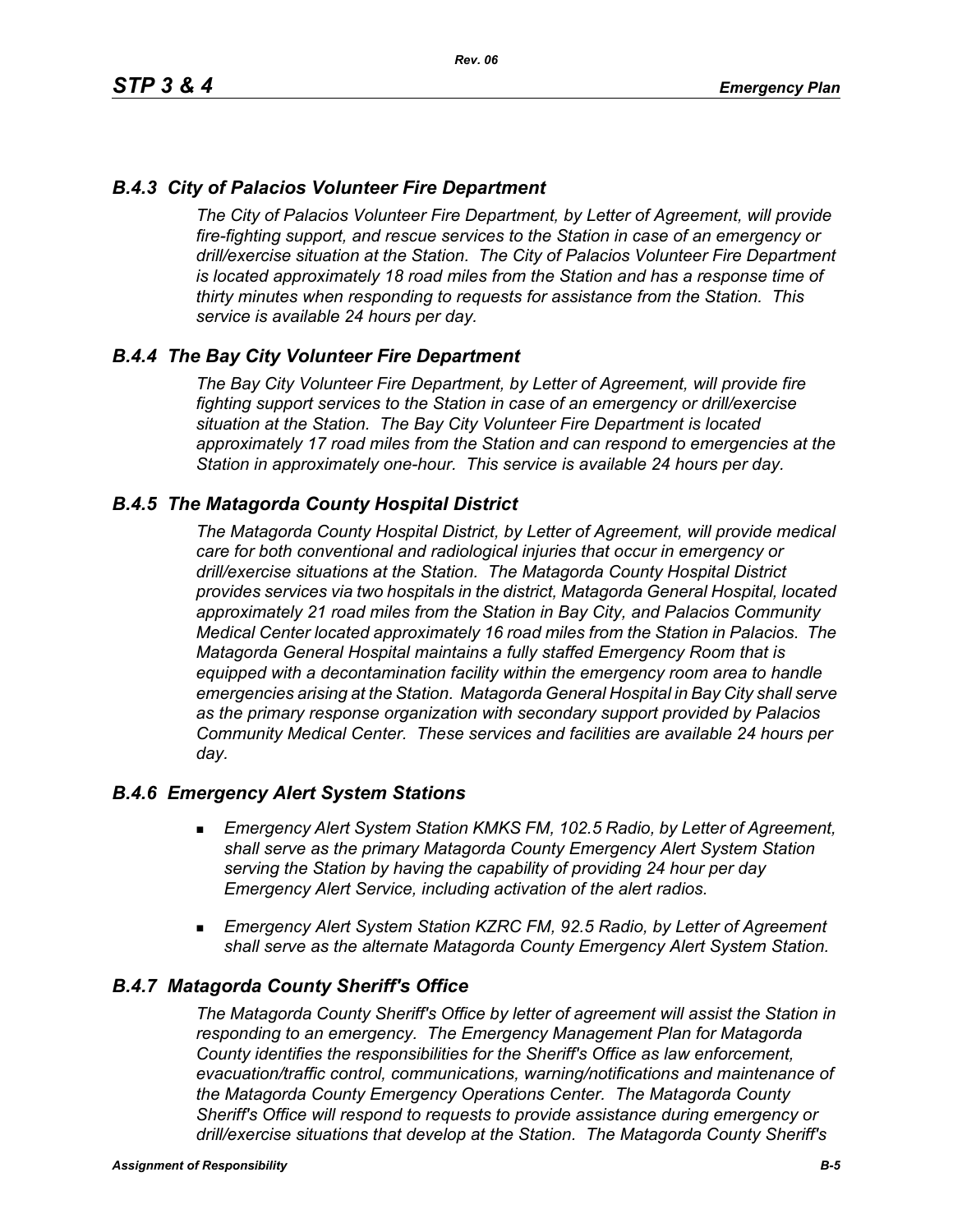*Office has the capability to respond to a request for assistance from the Station on a 24 hours a day basis.*

# *B.4.8 United States Coast Guard (Corpus Christi)*

*The United States Coast Guard, by Letter of Agreement will provide vessel traffic control on the Colorado River and other navigable waters in the vicinity of the Station by the use of marine warnings during emergency situations that may develop at the Station. The Coast Guard responds to requests, from the Matagorda County Sheriff's Office, for assistance from Corpus Christi District. Estimated time of response for the Coast Guard is within approximately four hours, on a 24 hours a day basis.*

# *B.4.9 United States Coast Guard (Galveston)*

*The United States Coast Guard, by Letter of Agreement will provide assistance during emergency situations that may develop at the Station. The Coast Guard responds to requests, from the Matagorda County Sheriff's Office, for assistance from Galveston District. The Coast Guard is available on a 24 hours a day basis.*

# *B.4.10 Resources of Other Federal Agencies*

*The resources of Federal agencies appropriate to the emergency condition will be made available in accordance with the National Response Framework. The Station Emergency Director is specifically authorized to request Federal assistance on behalf of the Station under the provisions of the National Response Framework. The Station Emergency Director requests Federal assistance by contacting the NRC. In addition*  to the NRC, agencies other than those with a Letter of Agreement with the Station that *may become involved are the Department of Energy, the DHS-Federal Emergency Management Agency, and the Environmental Protection Agency. These Agencies*  have the capability of responding to a declared emergency at the Station in *approximately twelve hours, on a 24 hours a day basis.*

### *B.4.11 Department of Homeland Security-Federal Emergency Management Agency*

*The Federal Emergency Management Agency, Region VI, is responsible for overall coordination of the offsite Federal response effort. The senior Federal Emergency Management Agency official from Region VI will carry out the functions and responsibilities outlined in NUREG-0981.*

*The Region VI Emergency Response Team will, in addition to the region office response, provide support to State and County authorities in the area of resource coordination, logistics, and telecommunications. The senior Federal Emergency Management Agency official, or designee, will notify the appropriate Federal agency*  capable of meeting a Specific State or County government need. The Federal *Emergency Management Agency can respond to a declared accident at the Station in approximately ten hours.*

### *B.4.12 Nuclear Regulatory Commission (NRC)*

*The NRC is notified of an incident via the Emergency Notification System telephone line, the initial NRC response is to ascertain the status of the plant and monitor Station*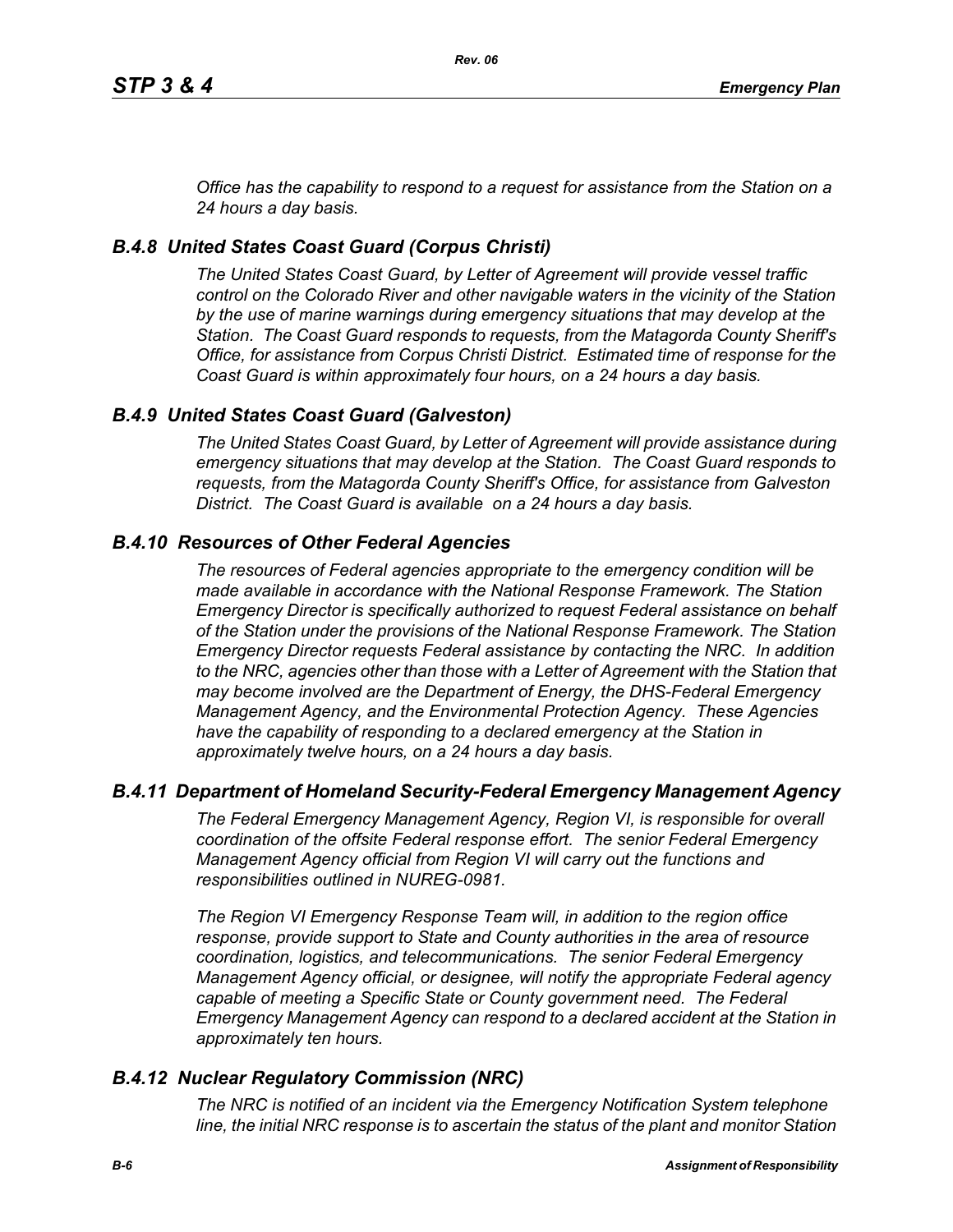*activities. The NRC will assess offsite radiological effects and will develop projection of onsite and offsite effects for use by other Federal, State, and local agencies, as appropriate.*

*To ensure reports can be made, NRC Headquarters Operations Center maintains a 24-hour emergency telephone and duty officer. The NRC Region IV Response Team, located in Arlington, Texas, has the capability of responding in approximately five* hours. The leader of this response team will normally be the Region IV Regional *Administrator, assuming the role as NRC Director of Site Operations, when so directed by the NRC Chairperson.*

#### *B.5 Private Sector Organizations*

*Private Sector and Contract Organizations include various groups that will provide support and services to the Station as follows:*

#### *B.5.1 Westinghouse Electric Company*

*Westinghouse Electric Company has established a contract with the Station to provide general services related to nuclear steam supply operation during and following an accident situation. Westinghouse provides a capability to respond on a 24 hour a day basis.* 

#### *B.5.2 Toshiba*

*Toshiba International Corporation has established a contract with the Station to provide general services related to nuclear steam supply operation during and following an accident situation. Toshiba provides a capability to respond on a 24 hours per day basis.*

#### *B.5.3 Memorial Hermann Hospital System*

*Memorial Hermann Hospital System- by Letter of Agreement, serves as a referral source for long-term care of radiological injuries. Memorial Hermann Hospital System is available 24 hours per day for consultation or treatment of personnel who have been*  internally contaminated or may have received an acute dose of radiation. Memorial *Hermann Hospital System located in Houston, Texas is approximately 70 air miles from the Station.*

### *B.5.4 Lyondell Chemicals, LP and OXEA Chemicals*

*Lyondell Chemicals, LP (Matagorda Operations) and OXEA Chemicals (Bay City Plant) - by separate Letters of Agreement, will notify the Station of emergencies occurring at their plants which could involve offsite chemical releases, on a 24 hours a day basis.*

### *B.5.5 Best Western Matagorda Hotel and Conference Center*

*Best Western Matagorda Hotel and Conference Center by Letter of Agreement and contract with the Station will place the facility at the disposal of the Utility during a declared emergency at the Station, on a 24-hour a day basis. This includes the use of a meeting room/ball room for conversion to the Joint Information Center. The Best*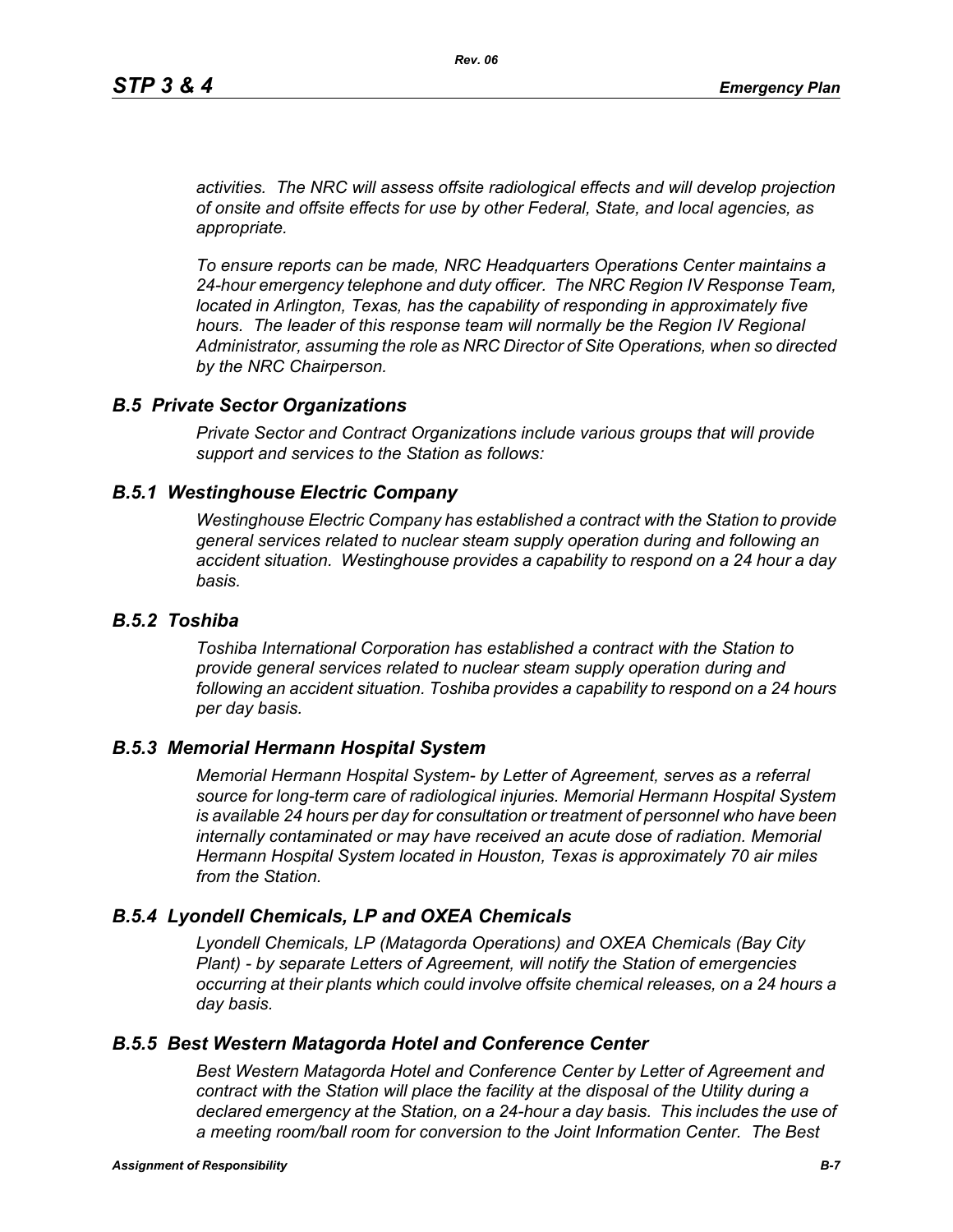*Western Matagorda Hotel and Conference Center is located approximately 15 road miles from the Station.*

#### *B.5.6 American Red Cross Rio Colorado Chapter*

*American Red Cross Matagorda Rio Colorado Chapter - by Letter of Agreement, will provide assistance at the Reception Center for registration of residents and site employees evacuated because of a nuclear power plant event, and will provide for emergency needs by organizing congregate care facilities providing services necessary to support the evacuated population. The American Red Cross will participate in training, drills and exercises on request. These and other responsibilities of this agency are identified in the Emergency Management Plan for Matagorda County, Bay City and Palacios. The American Red Cross supports that Plan and the Emergency Preparedness Program at the Station. The Matagorda County Office of the American Red Cross is located in Bay City approximately 17 road miles from the Station and their service is available 24 hours per day.*

#### *B.5.7 Matagorda County EMS*

*Matagorda County EMS by Letter of Agreement; will provide 24 hour per day ambulance service to the Station in case of an emergency or drill/exercise situation. Matagorda County EMS response time to the station is approximately thirty minutes.*

### *B.5.8 Institute of Nuclear Power Operations (INPO)*

*Institute of Nuclear Power Operations by Letter of Agreement will provide assistance in acquiring the help of other organizations in the industry on a 24 hours a day basis. In addition, INPO will provide assistance, utilizing its own resources, as requested and as appropriate.*

#### *B.5.9 American Nuclear Insurers*

*The Station maintains a policy with American Nuclear Insurers. American Nuclear Insurers has agreed to assume responsibility, except where excluded by the policy, for promptly assisting members of the public whom may be adversely affected by an incident at the Station.*

#### *B.5.10 TXU Power (Comanche Peak Steam Electric Station)*

*TXU Power by Letter of Agreement will in case of an emergency at the South Texas Project and loss of onsite analysis capabilities, support the Station by performing selected post accident analysis.*

### *B.5.11 Areva NP Inc.*

*Areva NP Inc.: by Letter of Agreement will provide assistance in the radioanalyses of environmental samples.*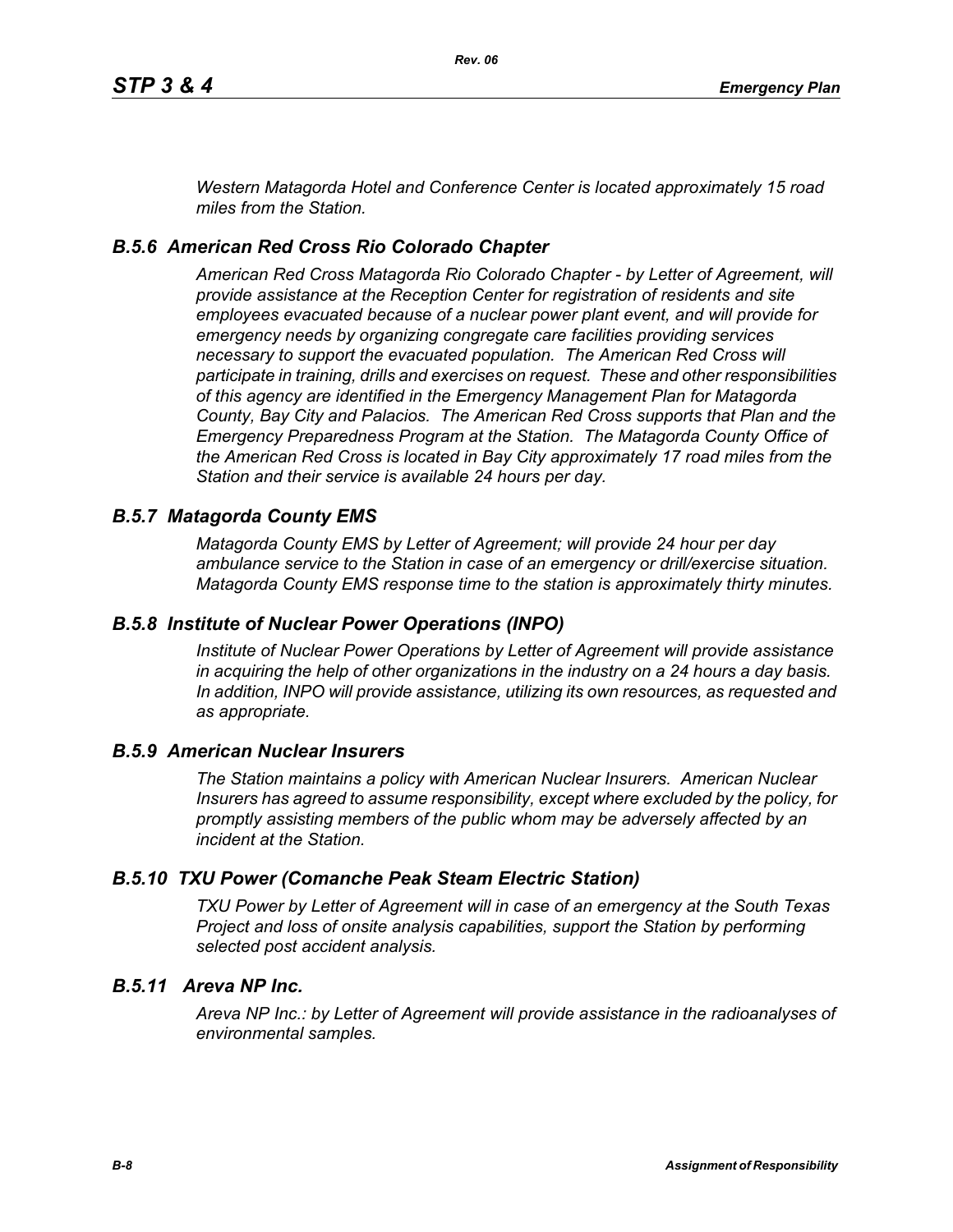# *B.5.12 Bay City Independent School District*

*Bay City Independent School District by Letter of Agreement will provide evacuation services (busses, drivers, reception centers and congregate care facilities) to Matagorda County or the Station in case of an accident at the Station.*

# *B.5.13 Matagorda Independent School District*

*Matagorda Independent School District by Letter of Agreement will perform early dismissal of students at the Alert classification, and evacuation of students to the Linnie Roberts Elementary School at the Site Area or General Emergency classification.*

### *B.5.14 Palacios Independent School District*

*Palacios Independent School District by Letter of Agreement will provide evacuation services (busses, drivers, reception centers and congregate care facilities) to Matagorda County or the Station in case of an accident at the Station.*

### *B.5.15 Tidehaven Independent School District*

*Tidehaven Independent School District by Letter of Agreement will perform early dismissal of students at the Alert classification, and evacuation of students to the appropriate Reception Center at the Site Area Emergency classification.*

### *B.5.16 Van Vleck Independent School District*

*Van Vleck Independent School District by Letter of Agreement will provide evacuation services (busses, drivers) to Matagorda County or the Station in case of an accident at the Station.*

### *B.5.17 Matagorda County Environmental Health*

*Matagorda County Environmental Health by Letter of Agreement, will assist the Station on a 24 hours per day basis, or as needed, during an emergency situation at the Station by assisting the American Red Cross in opening and operating a Reception Center(s) and a monitoring and decontamination facility or facilities when the need arises. Matagorda County Environmental Health will provide radiological supplies, equipment, monitoring and decontamination for the offsite response organization. Matagorda County Environmental Health will maintain the necessary inventory of supplies to accommodate such an operation, based on STP staff and financial assistance.*

### *B.5.18 City of Bay City*

*City of Bay City - by Letter of Agreement, will make the Bay City Service Center available in case of the in-operability of the Station Emergency Operations Facility.*

### *B.5.19 South Texas Project Operating Agreement*

*South Texas Project Operating Agreement is an agreement among Co-Owners for South Texas Project operations.*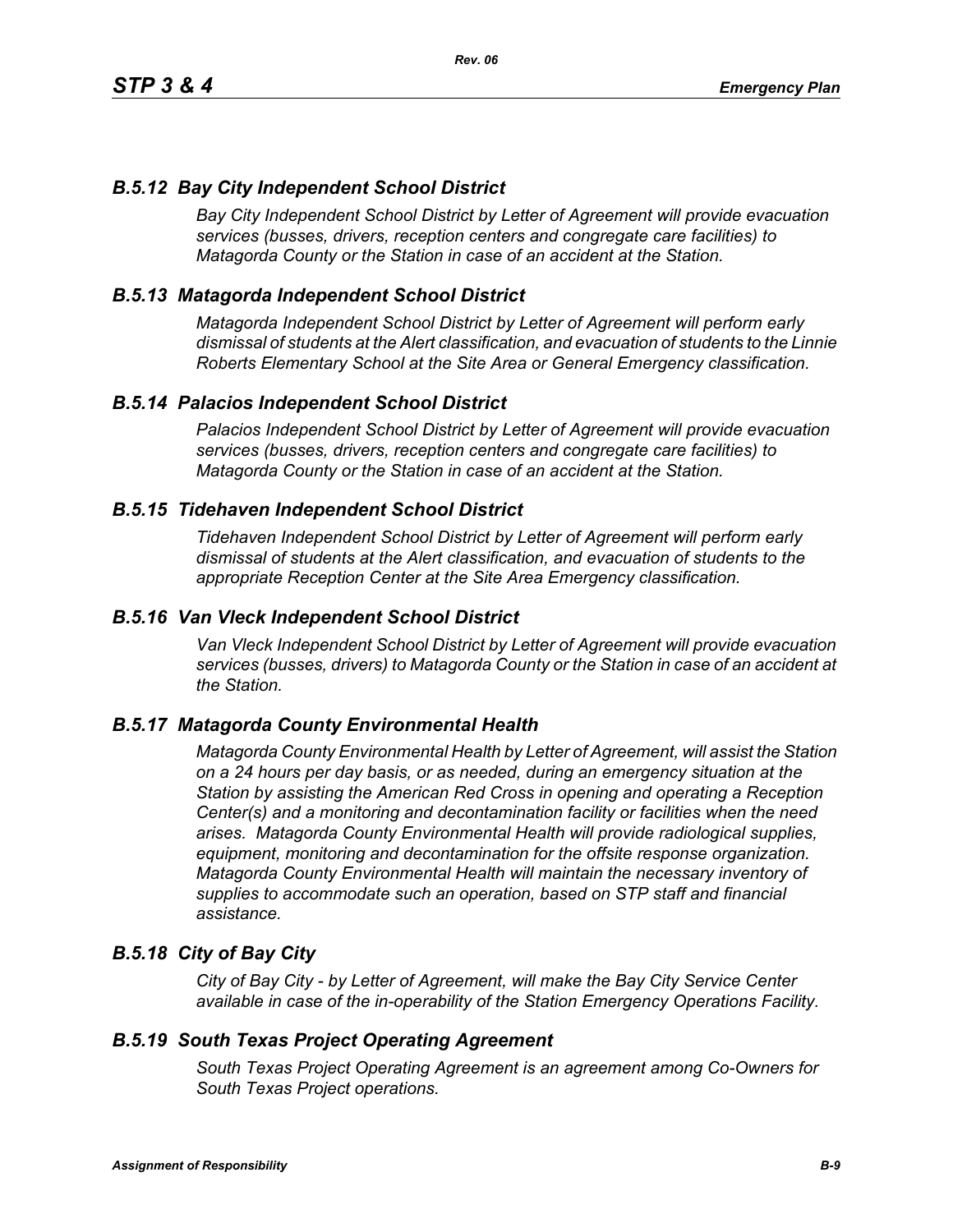### *B.6 Emergency Organization*

*The Emergency Preparedness program for the Station requires the coordinated response of several organizations. The Emergency Director is the key individual in the Station Emergency Response Organization. The Station Emergency Response Organization is described fully in Section C of this Plan.*

# *B.6.1 Station Emergency Director*

*The Station Emergency Director initiates the activation of the offsite Emergency Response Organizations by contacting the Governor's Division of Emergency Management via the Department of Public Safety Offices in Pierce, Texas, the Matagorda County Sheriff's Office, and the Nuclear Regulatory Commission. All these organizations are staffed 24 hours per day to provide communications links for receiving notification of a radiological emergency. The Federal agencies which may be requested by the Station to provide assistance can be notified by contacting the Nuclear Regulatory Commission on a dedicated communication link, the Emergency Notification System line.*

### *B.6.2 State of Texas and Matagorda County*

*The State of Texas and Matagorda County response is conducted in accordance with the following framework as presented in the State of Texas Emergency Management Plan and the Matagorda County Emergency Management Plan.*

- *The Governor's Division of Emergency Management is responsible for coordinating state-level response and recovery activities during emergencies and disasters regardless of cause. The Department of State Health Services, has been designated as the primary agency for radiological emergencies. The Matagorda County Judge and the Mayors of Bay City and Palacios exercise overall authority*  for offsite protective actions and measures for the safety and protection of local *personnel and property. Overall, direction and control of state response activities will be exercised by the Sub 2C Disaster District Committee Chairperson (Department of Public Safety highway patrol lieutenant) operating from the Emergency Operations Center located in Pierce. The Chairperson will be kept informed of conditions in a timely manner in order to facilitate state response and assistance. The Matagorda County Emergency Operations Center is the direction and control point for county and city response activities for an emergency at the Station.*
- *Upon declaration of a classified emergency, by the Station's Unit-specific Emergency Director, the State is notified of an emergency at the Station by the Station's Emergency Director via a call to the Department of Public Safety Communication Center located at Disaster District Sub 2C, Pierce, Texas, on the dedicated ringdown telephone. The Communications Center at the Department of Public Safety, Pierce, will notify the Governor's Division of Emergency Management of any emergency notification from the Station. The Governor and Chairperson of the Emergency Management Council are notified by the State Coordinator or the Governor's Division of Emergency Management Duty Officer, depending on the severity of the situation. Notification of a station emergency is*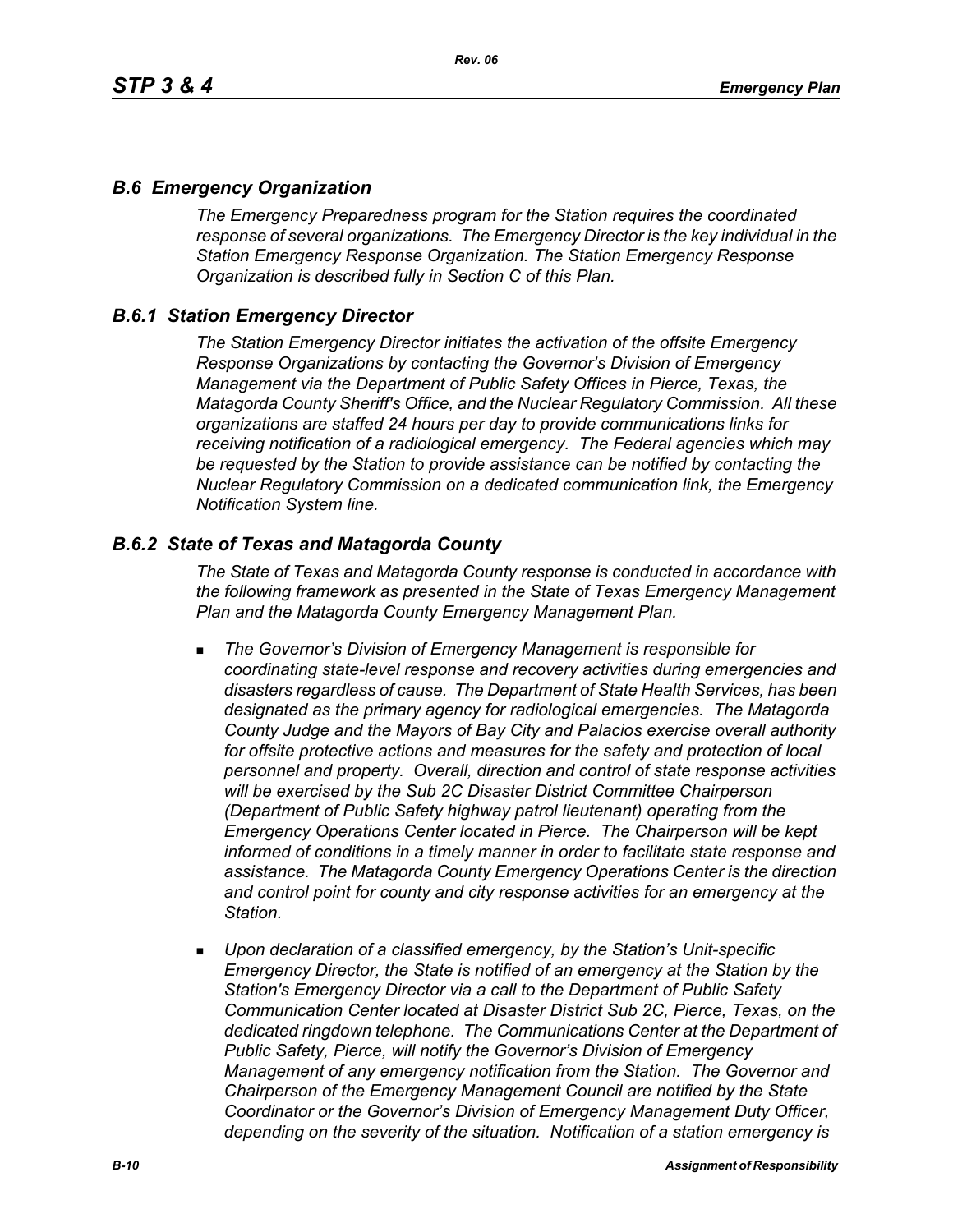*Rev. 06*

*from the Governor's Division of Emergency Management to the Texas Department of Health and in turn to the Department of State Health Services. The decision to activate the Radiological Response Team is based on the severity of the incident. The Governor, by executive order or proclamation, may declare a state of disaster. The presiding officer of the governing body of a political subdivision may also declare a local state of disaster. A state of disaster condition activates disaster response, recovery, and rehabilitation aspects of the State Emergency Plan. The Matagorda County Sheriff's Office also has access to the dedicated ringdown telephone, and will be notified of an emergency classification at the Station when the Department of Public Safety Disaster District Sub 2C office is notified.*

- *When requested to assist in response and recovery efforts to radiation emergencies, personnel from other State of Texas Agencies will perform functions and activities as described in the State of Texas Emergency Management Plan.*
- *Local officials shall provide notification to the various personnel in the Matagorda County Emergency Management Organization in accordance with County Procedures. The Matagorda County Sheriff is responsible to verify that notifications are made in accordance with details provided in the Matagorda County Emergency Management Plan.*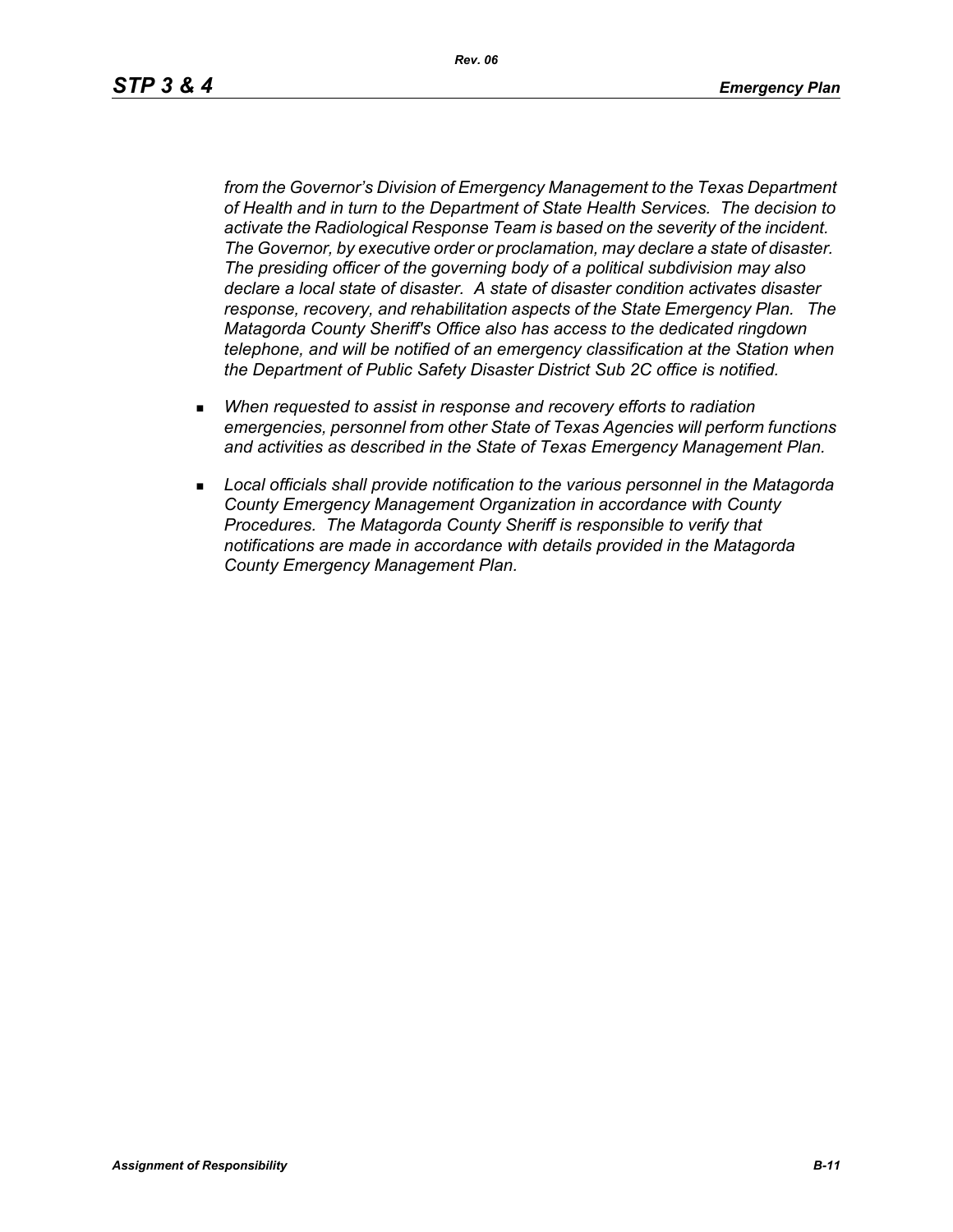### *Table B-1 Responsible Primary Organizations Page 1 of 1*

| <b>Organizations</b>                                  | Individual in Charge                                                                        |
|-------------------------------------------------------|---------------------------------------------------------------------------------------------|
| South Texas Project Electric Generating Station       | <b>Station Emergency Director</b>                                                           |
| State of Texas                                        | Governor                                                                                    |
| State of Texas Emergency Management<br>Council        | Chairperson, Emergency Management Council                                                   |
| Governor's Division of Emergency<br>Management        | State Coordinator                                                                           |
| Department of State Health Services                   | <b>Radiation Program Officer</b>                                                            |
| Matagorda County Emergency Management<br>Organization | <b>Emergency Management Director (County</b><br>Judge or Mayor(s) and County Commissioners) |
| Bay City Emergency Management Organization            | Mayor                                                                                       |
| City of Palacios Emergency Management<br>Organization | Mayor                                                                                       |
| Matagorda County Sheriff's Office                     | <b>Sheriff</b>                                                                              |